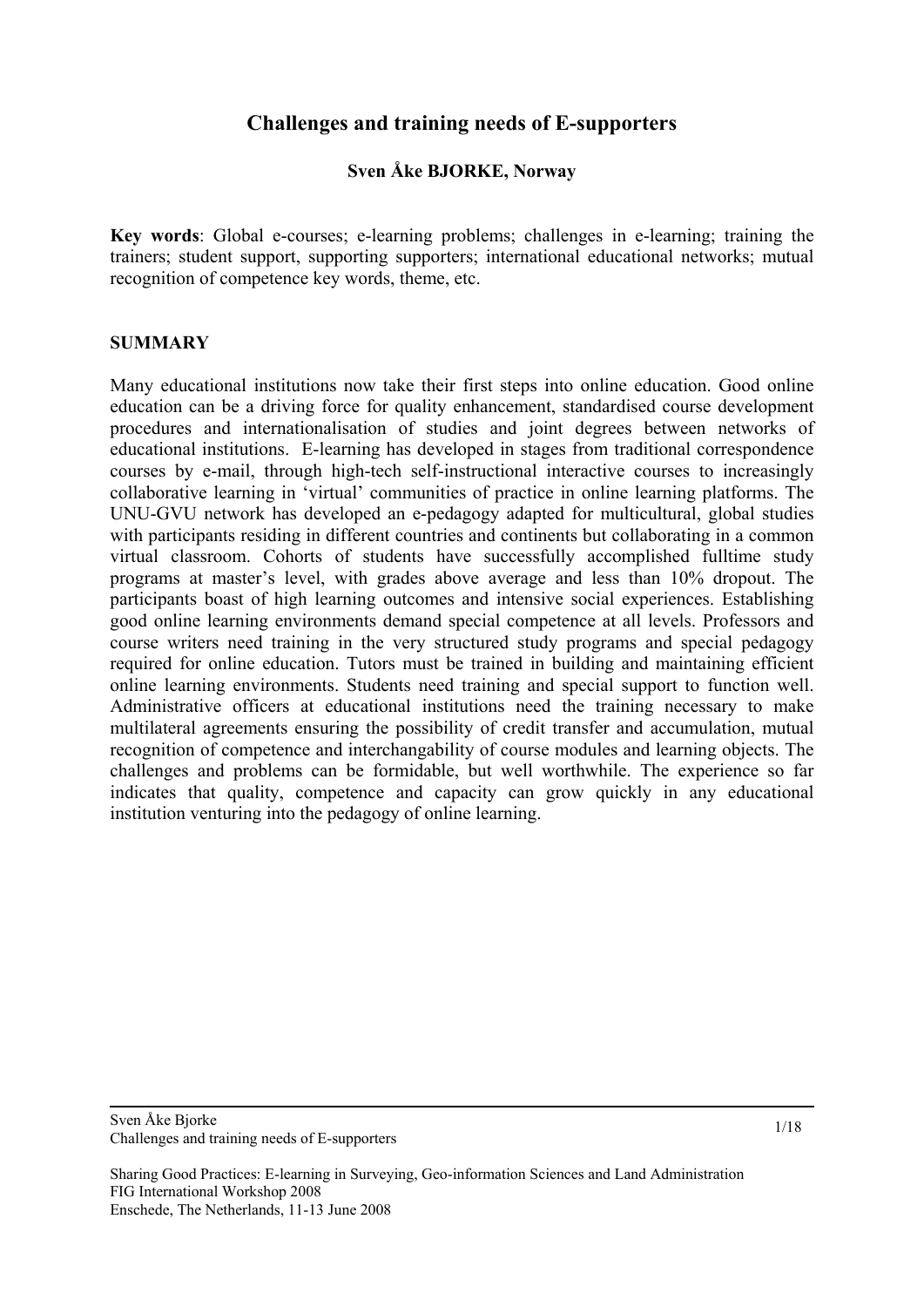#### **1. ABSTRACT**

Good online education can increase capacity considerably at many universities without expanding the physical campus. E-education can increase quality, improve student support systems, increase professorial flexibility and capacity and facilitate internationalisation of the curriculum and development of joint study programs. E-education can enhance learning environments through the establishment of learning communities of practice and prevent dropouts. Increased opportunities for international joint degrees, increasing ICT competence and access to ICT technology are factors that can reduce brain drain.

Many universities in developing countries lack capacity, manifested through overcrowded auditoriums and campuses, overworked lecturers/professors and brain drain. These issues in turn lead to quality concerns such as lack of recognition of competence, questionable relevance and currency of information, libraries and curricula. There is also a need for competence in the use of ICT and the ability to participate in internationalisation and multilateral joint study programs. In order to achieve the UN Millennium development goals and make it possible for poor countries to benefit from globalisation, closing the digital gap is crucial.

Online education presents new problems and challenges to professors, tutors, students, administrations and course-writers. To make a good online learning environment in a "virtual" classroom, there are various support and training needs for all involved.

During the 5-year pilot phase, the United Nations University's Global Virtual University has gained experience in giving e-courses and study programmes at MSc level across continents and cultures, focusing on online, multicultural, collaborative learning.

## **2. INTRODUCTION**

The days when a professor could expect to have a dialogue-lecture with 12-15 students in a classroom seem to be gone. Even in rich countries, professors must expect to lecture for big numbers of students. Small classes are unacceptable due to fiscal reasons, even if the subject is considered important. In poor countries, severe campus overcrowding is the rule. Big classes may lead to reduced quality in teaching, for students as well as the teachers, who often find repeated "monologue-lecturing" boring. Overcrowded classes give the lecturers heavy workloads, increasing the risk of "brain drain" to other countries.

*"When I studied for my undergraduate degree about thirty years ago, we were 6 students in the final year class. Today, there are often about 100 plus students in the same class; at times the class may have to be broken up into two groups and when a lecturer has finished with one group of students he has to proceed to the other and deliver the same lecture".* Professor Emmanuel Frempong, Kwame Nkrumah University of Science and Technology, Ghana.

Many teachers ask for good alternatives to the traditional ways of teaching. However, when people are stressed with increasing workloads, they tend to cling to known routines and avoid investing energy and money in experiments. There will therefore be ambiguous feelings about new approaches to teaching and learning.

Sven Åke Bjorke Challenges and training needs of E-supporters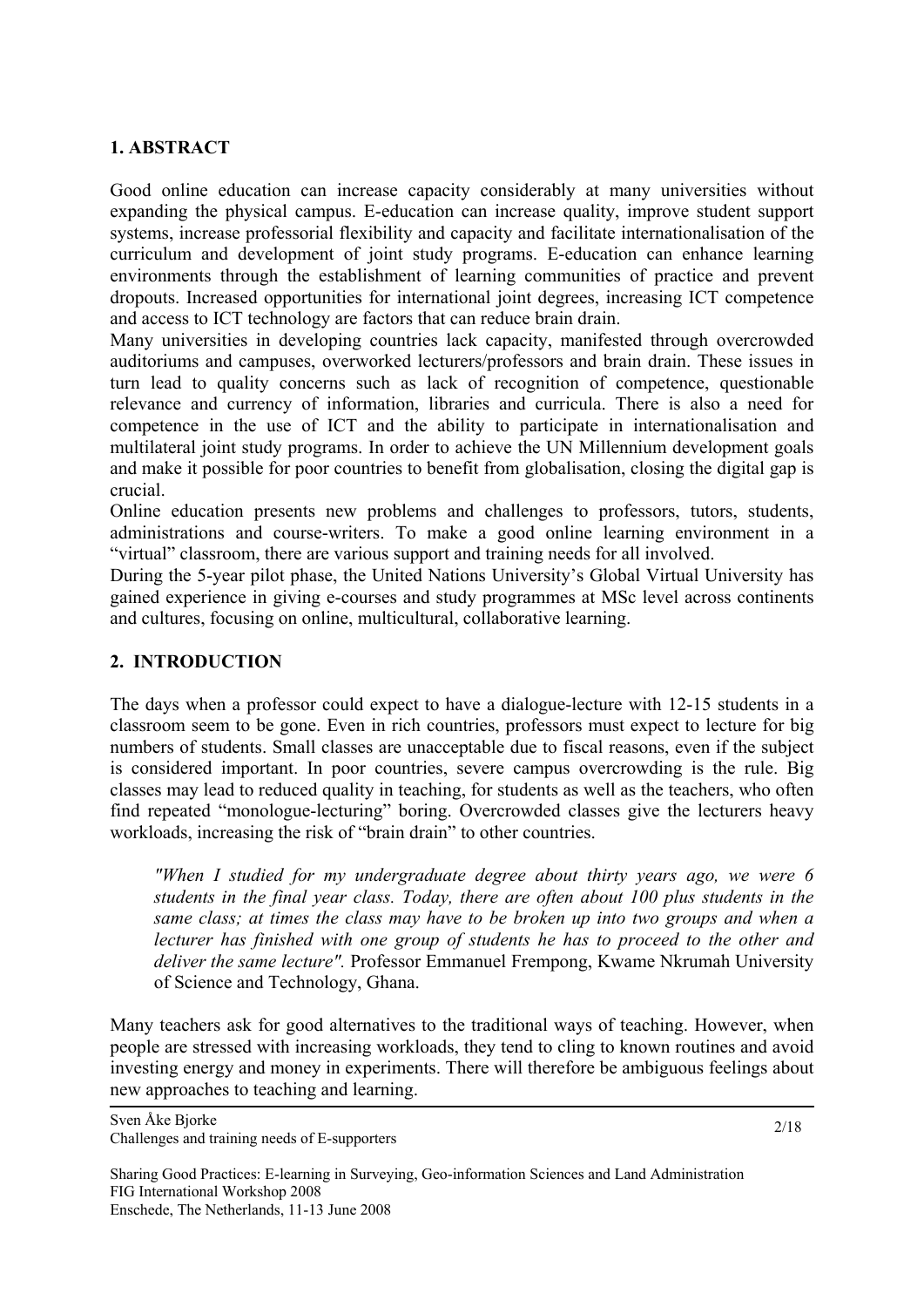Increasingly, people ask if technology can help, and many educational institutions consider venturing into e-learning. With the advancement of electronic communication technologies, there is also a trend of increasing cooperation in national as well as international networks<sup>[1](#page-2-0)</sup>, even between competing educational institutions (Suarez-Villa, 2004).

A World Bank report (WB 2002) suggests several measures for building knowledge societies and reducing the problem of brain drain from poor to rich countries. Among the suggested measures are increased reliance on joint degrees, purchasing ICT equipment for scholars and bridging the digital divide. Other suggestions are life-long-learning approaches, creation of international quality assurance frameworks in higher education, international recognition of qualifications and avoid sending scholars for longer sojourns of study in industrialised countries.

"… long-term graduate studies in a high-income country are likely to be vulnerable to staff defections. Evidence is mounting that shorter courses abroad are less likely to result in human capital flight"..."Strengthening the capacity of tertiary education institutions to respond flexibly to the new demands of knowledge societies will increase their contribution to poverty reduction through the longterm economic effects and the associated welfare benefits that come from sustained growth"

Some universities have found that heavy investments in ICT may not necessarily work well in education (UKeU, 2002). Lessons learned so far indicate that in addition to technology, new ways of thinking and new ways to learning are important success factors (Reeves, 2003).

"Traditional in-person teaching can be replaced by or associated with asynchronous teaching in the form of online classes that can be either scheduled or self-paced". (There are) "several ways in which information technology could play a catalytic role in enriching the teaching and learning experience… a new pedagogical model involving active engagement of the students rather than passive reception of information, opportunities to apply new knowledge to real-life situations, representation of concepts and knowledge in multiple ways rather than with text only, learning as a collaborative activity rather than as an individual act, and an emphasis on learning processes rather than memorization of information" (WB, 2002).

There are many problems and challenges down the road. The need for training of tutors, professors and other supporting staff is increasingly urgent to avoid repeating the costly mistakes some universities have made the last 10-15 years; to find good ways of increasing educational quality for the new masses of student groups and lifelong learners while keeping costs down and maybe even find new sources of income.

# **2.1 The UNU-GVU and GEDS**

The Global Virtual University (GVU), a branch of the United Nations University (UNU), is a consortium or network of universities cooperating as equal partners producing joint study programs within a framework of multilateral agreements. The vision of UNU-GVU is to contribute to a sustainable future with focus on developing countries, making use of the latest e-learning pedagogy and technology (*About GVU*).

MedNetU The Mediterranean Network of Universities

http://www.elearningeuropa.info/index.php?page=doc&doc\_id=4139&doclng=5 The Global Virtual University http://www.gvu.unu.edu/

Sven Åke Bjorke

-

Challenges and training needs of E-supporters

<span id="page-2-0"></span><sup>&</sup>lt;sup>1</sup> E.g.: The Norwegian Networked University **www.nvu.no**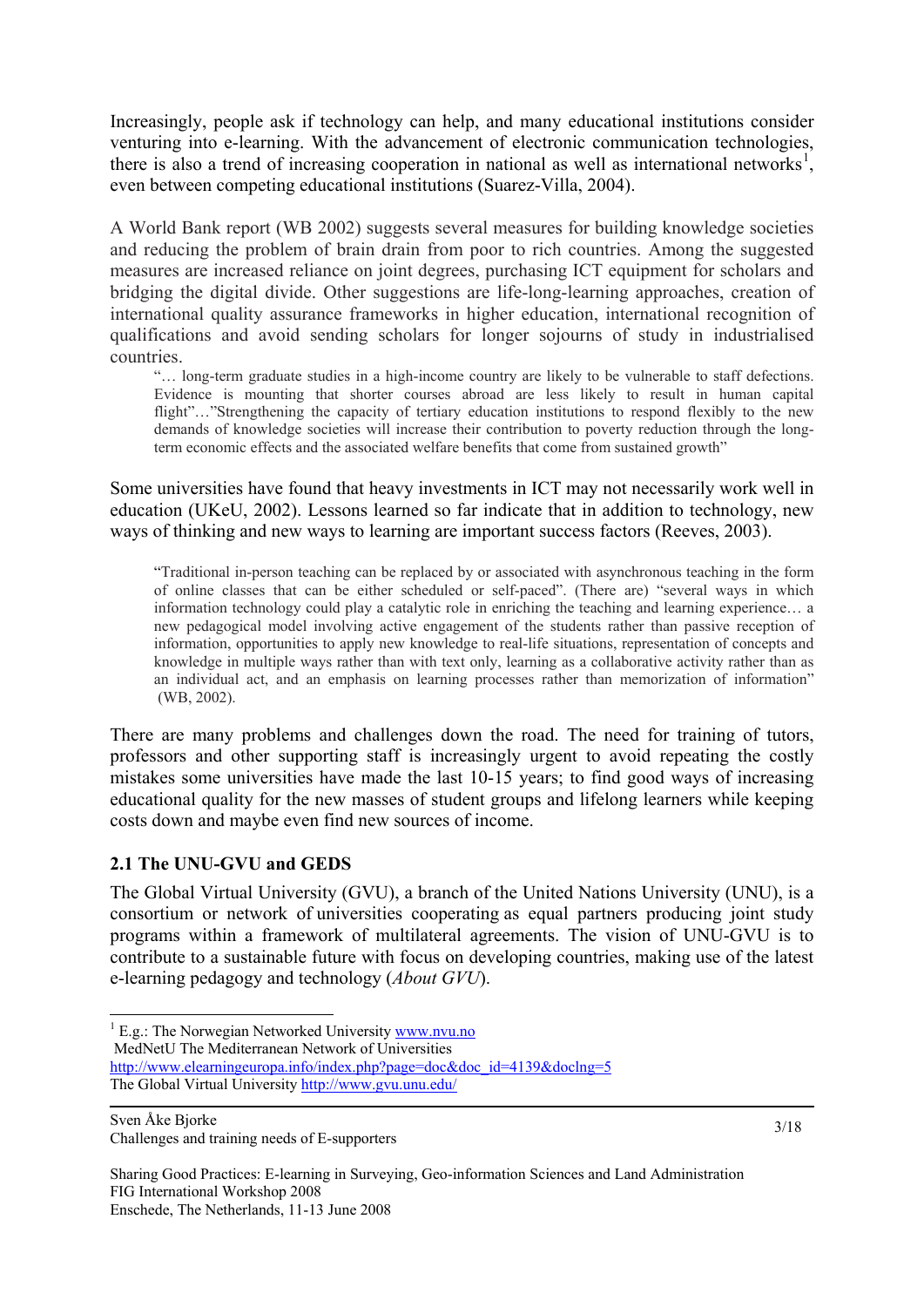UNU-GVU in cooperation with partner universities, have started to develop online courses and study programmes under a programme catalogue called Global Environment and Development Studies (GEDS). Courses are structured and quality enhanced according to a standardising system developed by UNU-GVU. In August 2005, 26 students from Africa and Norway started the first Master's Study Programme in "Development Management" (DM), with the University of Agder as the academically responsible and main implementer. The programme, a four-semester full time MSc study covering 120 credits (ECTS), familiarizes students with theories and findings concerning development, and provides managerial tools to practical problems. The learning environment includes printed and multimedia material, instruction and supervision, all on the 'Fronter' Learning Management System (LMS), applying the UNU-GVU developed e-learning pedagogy. Guided by specially trained tutors, with professors more in the background as academically responsible, students engage in group work, discussions and joint assignments. Consequently, students are trained in cross-cultural communication and collaboration.

In June 2007, 24 students from Uganda, Ghana, Ethiopia, Tanzania and Norway successfully graduated from this pilot program. The dropout rate, less than 10%, has been exceptionally low for an online study programme and results have been above average according to Norwegian university standards.

The study programme has been revised by a team of course developers from universities in the mentioned countries, with the University of Ruhuna, Sri Lanka; in addition. A new cohort of students started their studies in August 2007 (E-learner # 10).

To achieve ambitious goals as described above, there is a need for training of the trainers or supporters to enable them to use the communication technology, learn about and implement pedagogy appropriate for mainly online and distance learning in multi-cultural virtual classrooms, with adult, life-long learners.

# **3. SUPPORTERS AND THEIR CHALLENGES**

Student support can be defined as "…all activities beyond the production and delivery of course materials that assist in the progress of students in their studies." or "the organizing and management of student support including staff development" (Simpson, 2002, p.2). Seen from the learner perspective, GVU supporters include tutors, professors, administrative and technical staff.

The majority of tertiary education staff is skilled in conventional lecture-based teaching, but often lack knowledge and experience "of approaches which place student needs, choice and learning at the centre" (Latchem and Lockwood, 1998, p.xxi). Introducing online and distance learning into a conventional educational institution

"…a shift in control, with students learning through a combination of self-study and face-toface interaction, creates uncertainties in the staff. New skills are needed (...) Staff development and support have to be provided to help staff develop the materials and learning system, redefine their role from that of a teacher to that of facilitator, respond to the ways students learn and help the students assume responsibility for their own learning" (Mar and Mak, 1998, p.97).

Sharing Good Practices: E-learning in Surveying, Geo-information Sciences and Land Administration FIG International Workshop 2008 Enschede, The Netherlands, 11-13 June 2008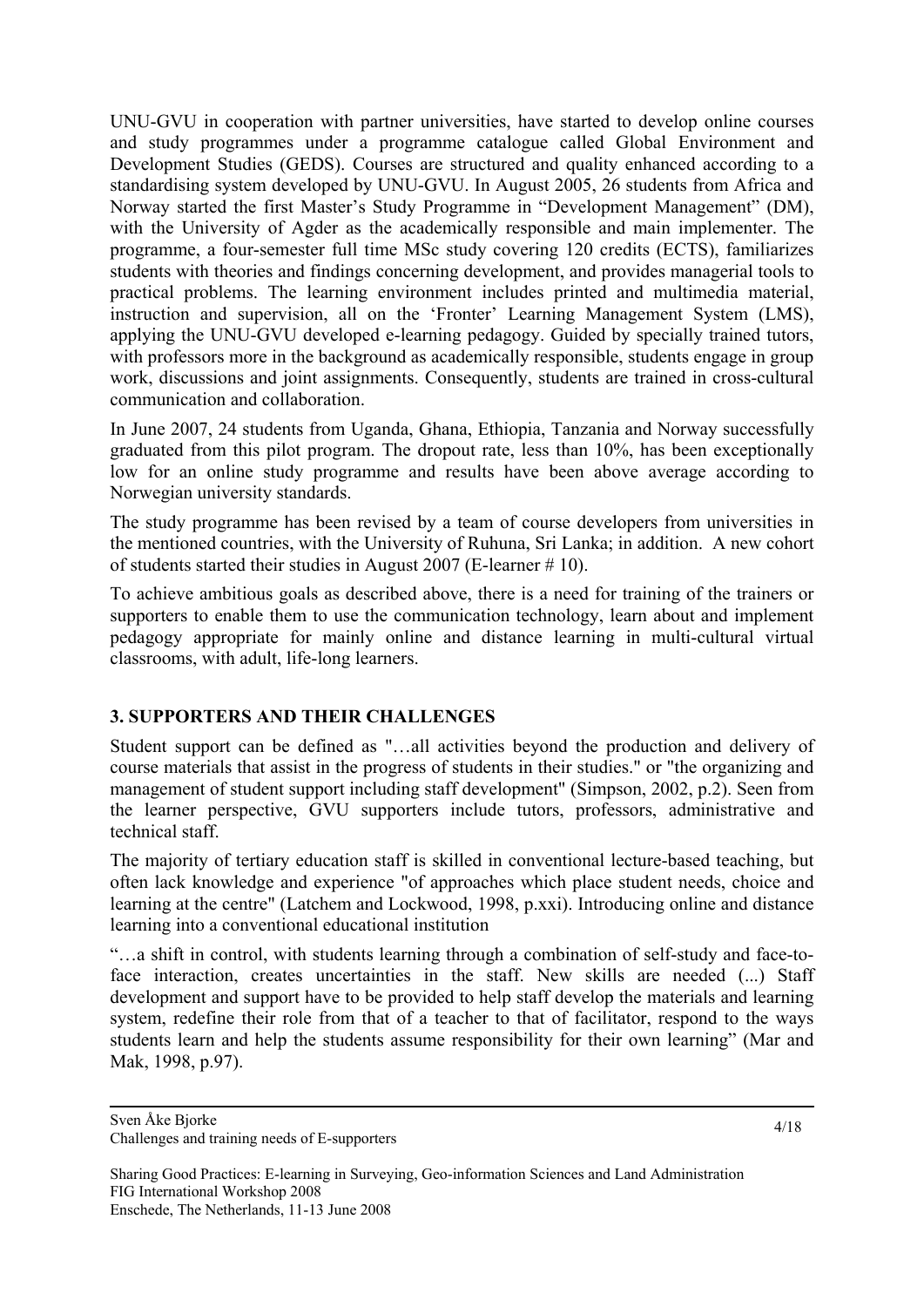Below is an overview of some problems and challenges facing the supporters as experienced by UNU-GVU, and for which training is needed.

# **3.1 Tutors**

An online tutor has similar challenges as ordinary teachers, and some in addition. Tasks done more or less unconsciously in a face-to-face classroom must be done consciously and deliberately online. Students, especially from the developing world, may "lack confidence and ability in independent study because of their experiences with an authoritarian methodology which promoted rote learning and rewarded dependent behaviour" (Randell and Bitzer, 1998, p.139). The main role of the tutor is to "guide and support the learning process by helping to link the learners to other resources and providing sufficient support to empower the learner to exercise control over his or her learning experience" (Gunawardena and Zittle, 1998, p.107). A main learning resource is peers, and tutors must ensure opportunities for interactivity and participation. "This means designing and conducting learning activities that result in engagement with the subject matter and with fellow students" (Kearsley, 2000, p.78).

Tutors need some subject knowledge (Lewis, 1995, p.245). A master's level degree in a relevant subject is usually sufficient. In addition, they need insight and training in order to handle the problems and challenges of the virtual classroom.

# **Problem #1. Online students are undisciplined**

Even if the students have committed themselves to frequent log-ins, reality can be quite different. You cannot look your students in their eyes and instruct them, you have to communicate in writing. Online students are like most of us; they tend to dislike reading instructions. Study guides are not always read as carefully as needed. *Challenge: make progress at a pace suitable for the majority while avoiding losing those less eager to participate.* 

## **Problem #2. You cannot yell at your students**

In a face-to-face situation you can use your body language, voice tone, and scream and yell at your students, if you think that helps. If you "YELL" at your students online, they will most likely avoid reading your messages.Challenge: Compensate for the lack of social cues and rich communication opportunities present in a face-to-face setting.

## **Problem #3. Collaboration online is not intuitive**

In a face-to-face situation students can discuss their subject without being conscious of that this is what they are actually doing. "How far have you come in your reading? What do you think of it?" "What did the professor say about this?" etc. This is one of the advantages of oncampus studying: the students can "negotiate meaning" in the campus café, combining it with socialising, making it pleasant. Online, this must be done deliberately and planned. "The idea that interaction must be explicitly designed in distance education courses seems a difficult concept for many instructors to accept and understand" (Kearsley, 1996, p.88). *Challenge: make online learning a social and pleasant experience.*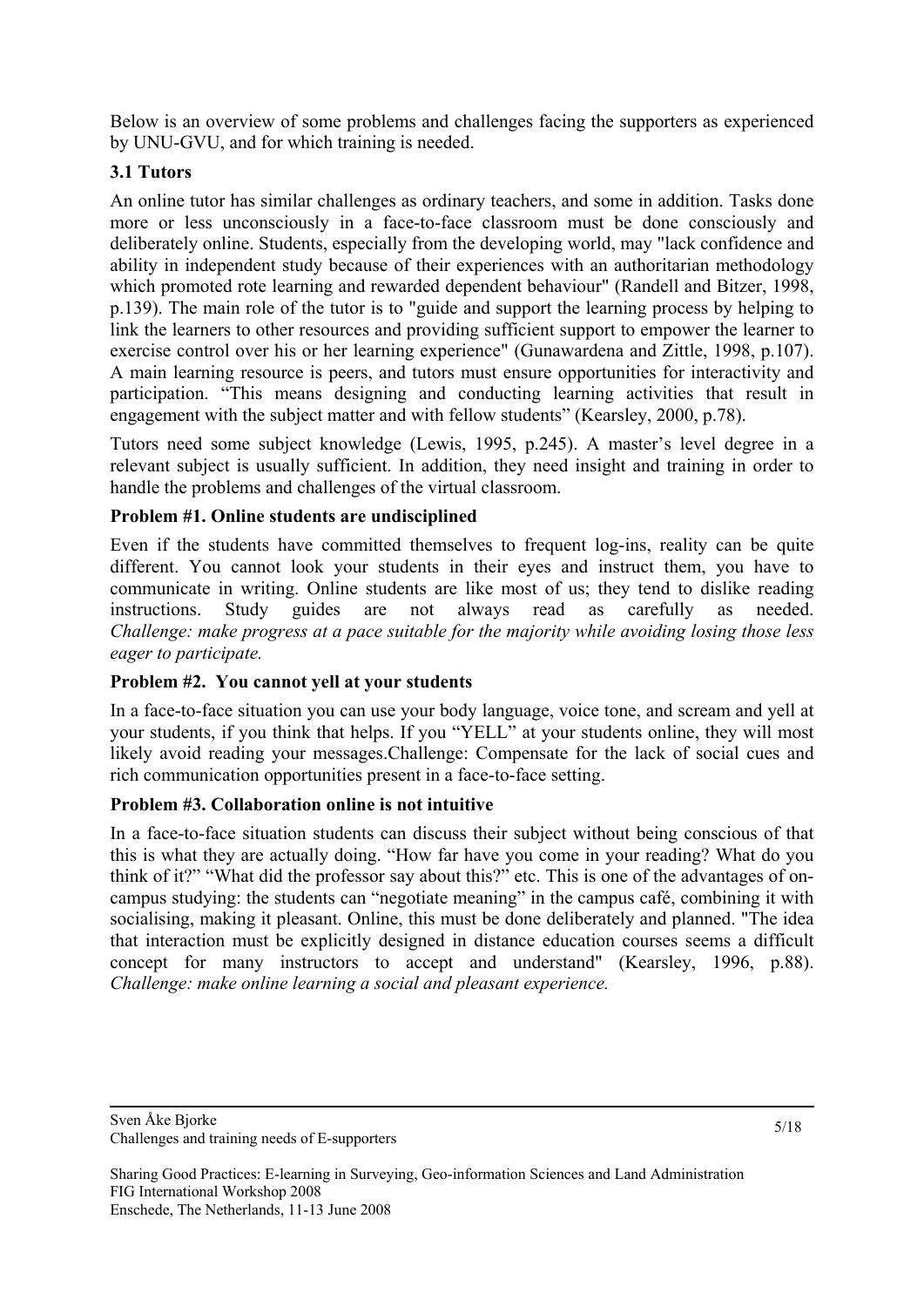

*Collaboration online must be learned. This can be quickly done during a well-planned face-to-face session at course start-up. Here are some of the GEDS students learning how to use the Learning Management System (LMS) at the start-up face-to-face session in Norway, September 2005. (Photo: Aake Bjorke)* 

## **Problem #4. Infrequent on-loggers get lost**

Participants logging in once a week or less, are met by a 'sea of red flags', indicating many unread messages. They may struggle to follow discussions going on, and others in the group may get annoyed when a member does not contribute.

*Challenge: make students participate and contribute frequently in a good spirit of collaboration.* 

#### **Problem #5. Students want to be taught**

Traditionally, students expect to be taught, perceiving themselves as receivers more than actors. "Their desire to be taught often causes problems for the tutor… (who may) adopt a counter-role as a teacher responsible for the learning of others" (Aalto and Jalava, 1995, p.262). Lecturescontinue to dominate pedagogical transactions in higher education. A conspiracy has grown up between both teacher and taught to ensure that pedagogical processes are as free as possible of unpredictability, stress, openness and multiple contending voices… (students) are hardly likely actively to seek out pedagogical processes that place more responsibility upon them for their own learning (Barnett and Hallam, 1999, pp.146- 147).

Many adult learners grew up in a competitive education model "where learners had to outshine one another to be successful" (Conrad and Donaldson, 2004, p.8). This is in contrast to the mainstream pedagogical approach in e-learning: the socio-cultural pedagogy, demanding active participation and interaction by the students, and where learning is defined as increasing participation (Lave and Wenger, 1991, p.15).

*Challenge: "move tutors away from the traditional explicative modes of working in order to emphasize the other facilitative methods" (Simpson, 2002, p.7) and explain this in easily understandable ways.* 

#### **Problem #6. Distance students tend to feel isolated, and may get de-motivated without the human touch in the technological environment**

Some may feel that online learning is dehumanised and alienating; and most self-instructional courses, in spite of interactivity between learner and machine, may over time be perceived as such. Traditional didactic teaching made online may be perceived similarly: In Computer Supported Collaborative Learning (CSCL) "voice-tone, facial expression and body language which can soften the impact of hard words" (Zimmer, 1995, p.139) are missing. Due to increasing classes and limited budgets, there is a tendency towards more auditorium lecturing,

Sven Åke Bjorke Challenges and training needs of E-supporters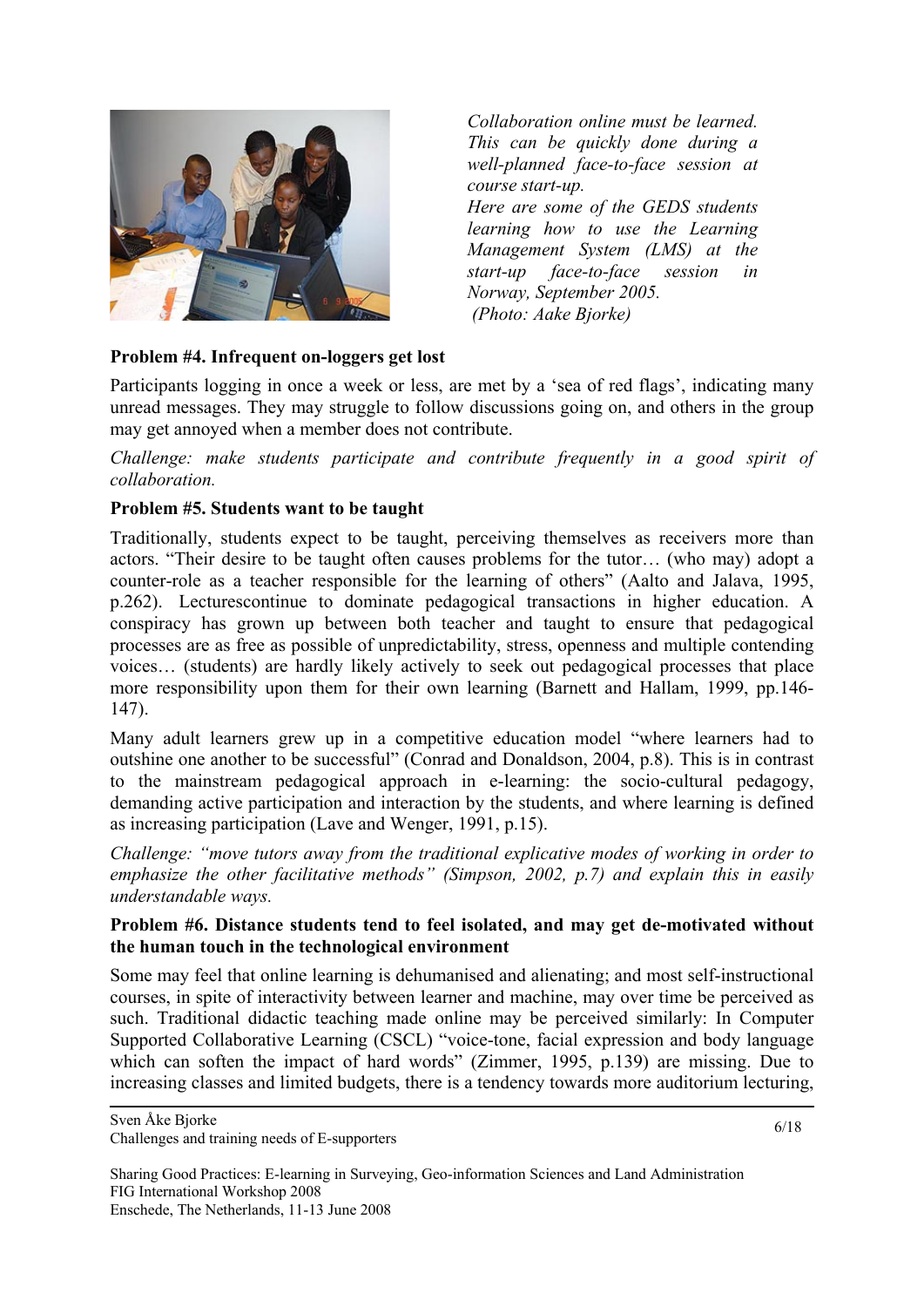where the distance between student and professor can be even greater than in online learning. Collaborative learning depends on openness, warmth and empathy" (Zimmer, 1995, p.139). A challenge for the e-learning environment is therefore to build social presence, which means that a tutor is "perceived as a real person with genuine interest in the distance learner's needs, interest and progress" (Gunawardena and Zittle, 1998, p.108).

*Challenge: develop personal and social presence and a social environment online.* 

## **Problem #7. The student is supposed to become an independent and self-reliant learner, but shall also rely on others to learn**

Constructivist pedagogy strives to develop reflection and the skill of learning how to learn. "The goal of facilitating learning has been to support the development of independent learning, which … includes a core aim that learners in effect become able to teach themselves" (Thorpe, 1995, p.176). In addition, socio-constructivist pedagogy emphasises learning by collaborative activities in a relevant context. "Positive interdependence is the knowledge that you are linked closely with others in the learning task and that success (personal and for the group) depends on each person working together to complete the task" (McConnell, 2000, p.121).

*Challenge: develop a good online community of practice in a multicultural and global virtual room.* 

# **3.2 Professors**

The professors in the GEDS system are the main content providers in e-course development and academically responsible for the results. The professors and course writers may team up to find creative learning tasks and activities fulfilling the course objectives and giving the planned learning outcomes. They shall support the tutors with expert advice and take a main responsibility in grading. To some extent, professors can choose their level of activity in the virtual classroom. Some prefer to leave that room to the tutors, while others enjoy taking part in the work and discussions in the online community.

## **Problem #1. ICT is perceived as difficult and unnecessary by many professors**

Some professors boast of having ten thumbs in front of the keyboard. They may see computers as dehumanizing and unwelcome in an academic environment.

# *Challenge: offer appropriate and inspiring ICT training.*

# **Problem #2. Pedagogy is often perceived as meaningless theory with no practical consequence for teaching**

The traditional teacher role is "transmitting subject content, manage a group learning environment and assessing students" (Lewis, 1998, p.28). Professors refer to their long experience and claim that they do not need to learn how to teach their own subject. Many teach their students the "way they were taught and believe that they have sound reasons to say that this method has worked well" (Abdullah, 1998, p.87). Some professors are used to a mainly positivist pedagogical model, where teaching, i.e. transmission of perceived neutral, objective and correct information from the professor to his students is in focus. The current trend in higher educational institutions is a transition from the traditional positivist and behaviourist approach towards a more constructivist, learner-centred and collaborative approach (Gunawardena and Zittle, 1998, pp.105-106; and Kember, 1998, p.174). Socio-

Sven Åke Bjorke

Challenges and training needs of E-supporters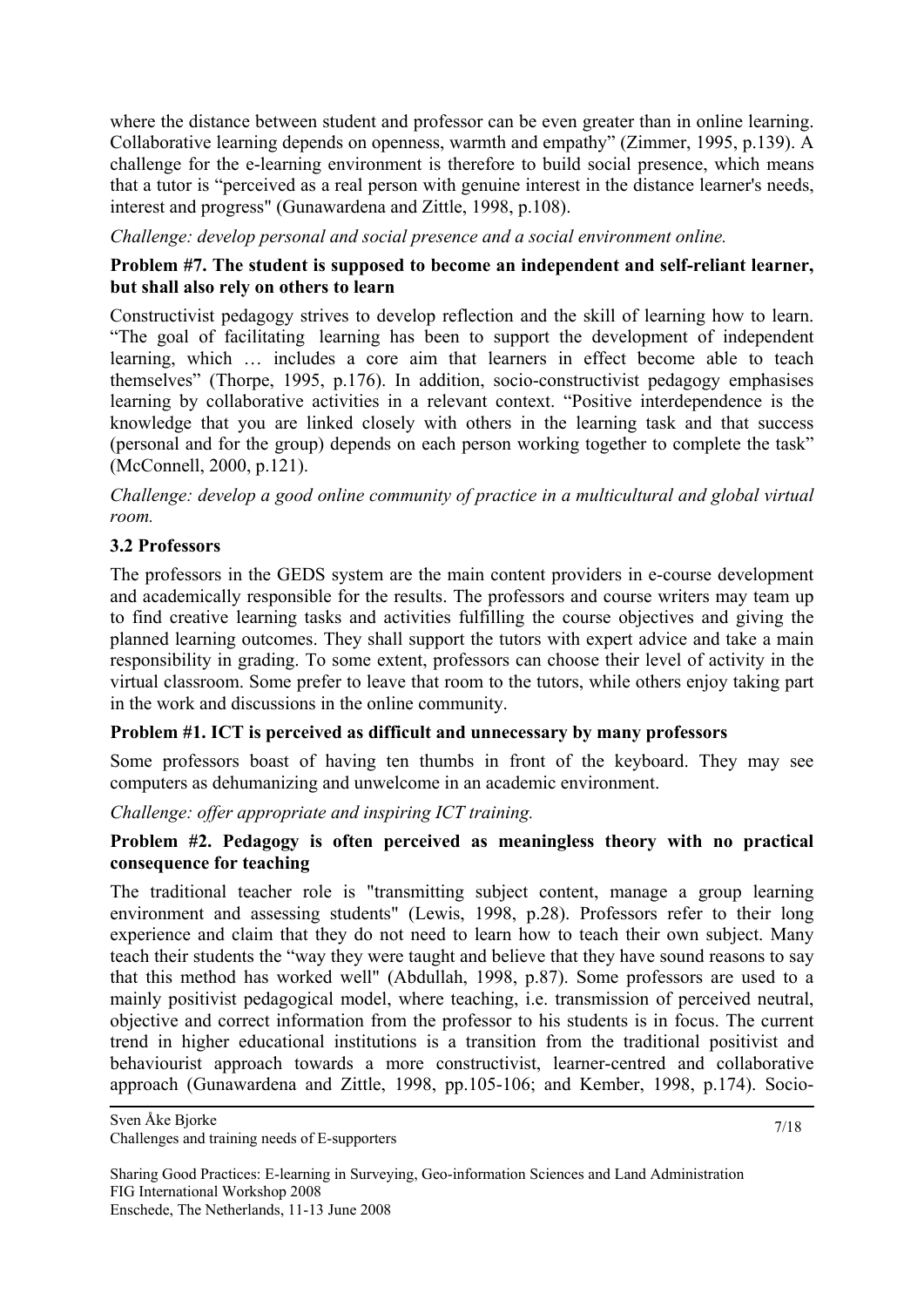constructivist approaches as a rule demand planning, scaffolding support and a gradually increasing participation in a community of practice. A challenge is to establish effective learning environments. According to Salmon (2002, pp.29-36), students are expected to be analytical/critical, creative and practical. Peer negotiation of meaning entails that if a professor routinely breaks in to "set things right" from the beginning, the objective of developing independent, critical and collaborating learners might not be reached. The constructivist theory of learning is that "the student is the one who constructs meaning, not the teacher who imparts it" (Kember, 1998, p.175). The transition from lecture-based teaching to online, collaborative learning is painful, going from the guru-on-the-stage to the facilitator and guide-on-the-side. Resistance against new ideas about educational methods is therefore natural and must be expected.

*Challenge: Assist professors in overcoming the initial phases of resistance and instead move to exploration and commitment (Abdullah, 1998, p.88).* 

#### **Problem #3. There are few if any incentives for innovation at universities**

One problem in innovating open and distance learning (ODL) is that staff involved receive inadequate 'buy-out' time and few rewards or incentives. "Significant additions to existing workloads were common while at the same time ODL work had lower status than other kinds" (Robinson, 2001, p.17).

*Challenge: Convince senior management that incentives are necessary for innovation among staff, and implement appropriate incentives.* 

#### **Problem #4. Planning a well-structured course in detail, often in cooperation with others, is a process in conflict with the strongly individual and spontaneous professor, habitually being able to plan his lecture the evening before**

Professors tend to be highly individual, and desire to put their personal touch on their subject discipline. Detailed and structured course planning months ahead of implementation, often in cooperation with a course development team, can be quite difficult to accept for some (Latchem & Moran, 1998, pp.68-69). Course development done by teams is preferable precisely because such a process prevents idiosyncratic excesses. Resistance can be quite severe and result in conflicts. According to Koul (1998, p.81), science teachers claim that the 'mechanical approaches' of instructional design might apply in humanities and social sciences, but would not work for their discipline, while humanities faculties say that focus on pluralism and creativity don't comply with structured learning as "only live teaching transactions provide for creativity" (Koul, 1998, pp.81-82). (A comfort is that most professors later realise that it is possible to deviate even from rigorous plans.)

A challenge for professors who develop courses is to balance subject content with development of skills, harmonise learning outcomes, assessment methods and learning methods and generate appropriate feedback to students (Lewis 1998, p.26). Most professors lack training in defining learning outcomes. Shifting "policy away from control over the resources and content of education toward a focus on obtaining better outcomes" (Schleicher, 2006), can be a painful exercise.

*Challenge: realise that one pedagogical approach can be more appropriate than others under differing circumstances, and that appropriate choice of pedagogy can enhance learning and prevent student drop-out.* 

Sven Åke Bjorke Challenges and training needs of E-supporters

8/18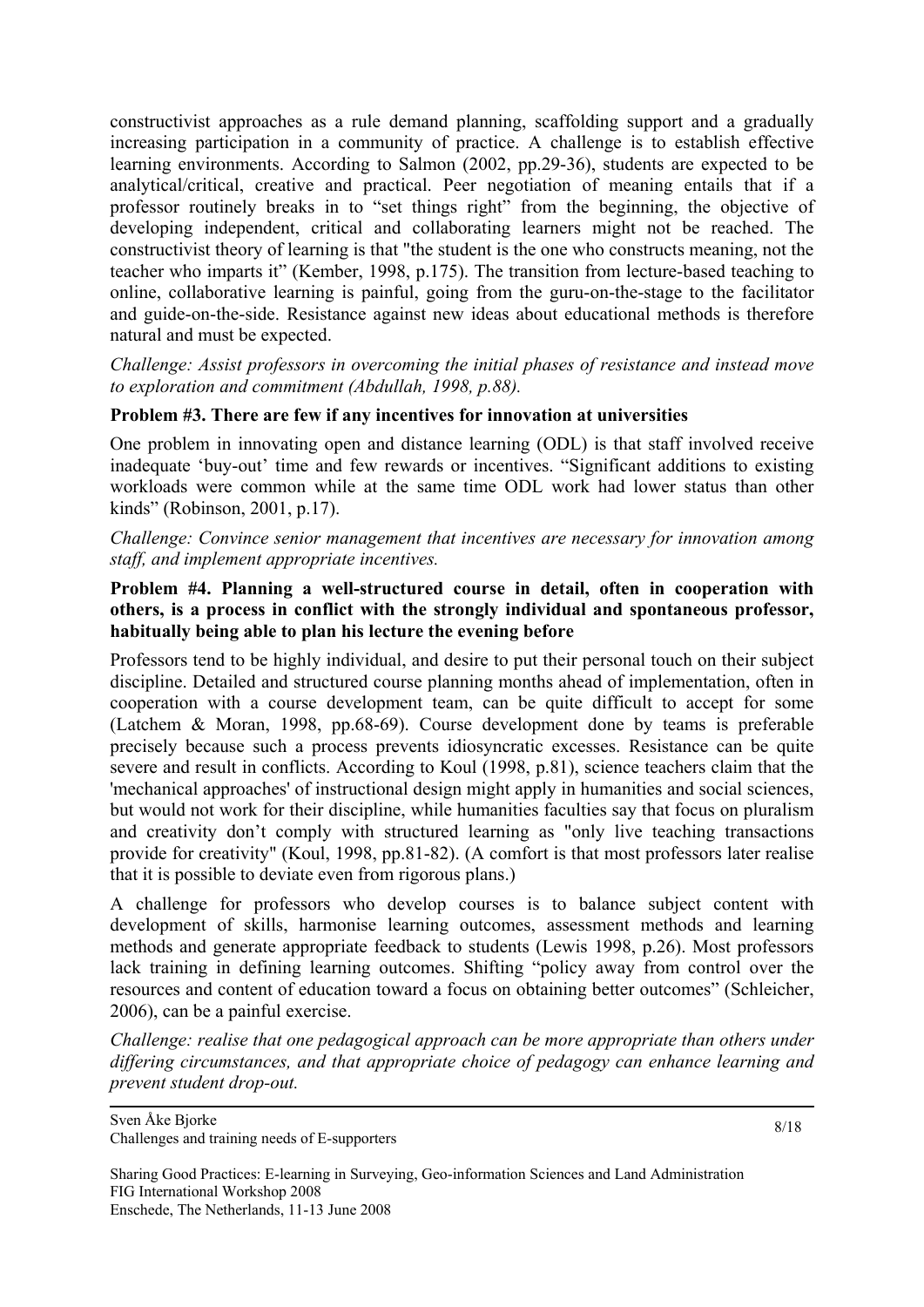## **Problem #5. The traditional "anarchist" professor tends to resist standardisation systems like the ECTS**

Most EU countries are committed to the Bologna process, which involves increasing transparency, comparability, interchangeability and mobility of education and students in the EU. Some higher educational institutions outside the EU area have ambitions to adapt their systems in order to make their study programmes compatible with the institutions in the EU. A main standardisation tool is the European Credit Transfer and Accumulation System (ECTS).

Problems and resistance mainly go according to the following:

- The ECTS requires 36-40 weeks of study per year, with one semester being 18-20 weeks. Many universities traditionally have had only 12-15 weeks' semesters.

- One semester contains an estimated 900 hours of work for an average European student. The 'estimated student workload hour unit', is not an exact unit, but a crucial concept in the ECTS. 24-30 student work hours correspond to 1 ECTS. In order to calculate credits, focus is on student work, not on the traditional delivery of lectures, contact hours and number of literature pages to be studied. This means that the course development tends to be modularised, focusing on learning outcomes and learner-centred approaches rather than on delivery and teacher-centred approaches. Planning e.g. four 7.5 ECTS courses totalling 900 student work hours, means that course development must be coordinated. If one course writer underestimates the number of hours required for the tasks and activities, this course will expand on the expense of the other courses. If the 7.5 ECTS course actually needs 300 hours to complete (in reality a 10 ECTS course), it "steals" 75 student hours from the other courses. Most professors tend to consider their course as the most important course. If all professors overload their courses, the student workload will exceed the 900 hours allowed, and may become unmanageable.

- At times, the semester is too short. Instead of having 20 weeks, the real number may be 15 or 16. If the courses add up to a total of 900 hours, the student workload per week may tend to become rather high.

- The ECTS requires careful planning, structuring and coordination. This adds to the professor's workload.

- The ordinary professor has no training in learner-centred approaches, and will tend to develop courses in the instructivist, didactic way.

*Challenge: Convince the professors that they need to accept, learn and implement the ECTS.* 

## **Problem #6. The professor is used to closing the auditorium door; with nobody but the students present**

Some professors regard their classroom as something private, almost equivalent to the bathroom. They are reluctant to have peer academics present. Online courses are relatively open for external inspection. Professors consequently will tend to overload their online courses with information and extra books to defend their academic standing against scrutiny from other academics.

*Challenge: establish procedures and standards keeping learner-centred education and reasonable workloads in focus.* 

Challenges and training needs of E-supporters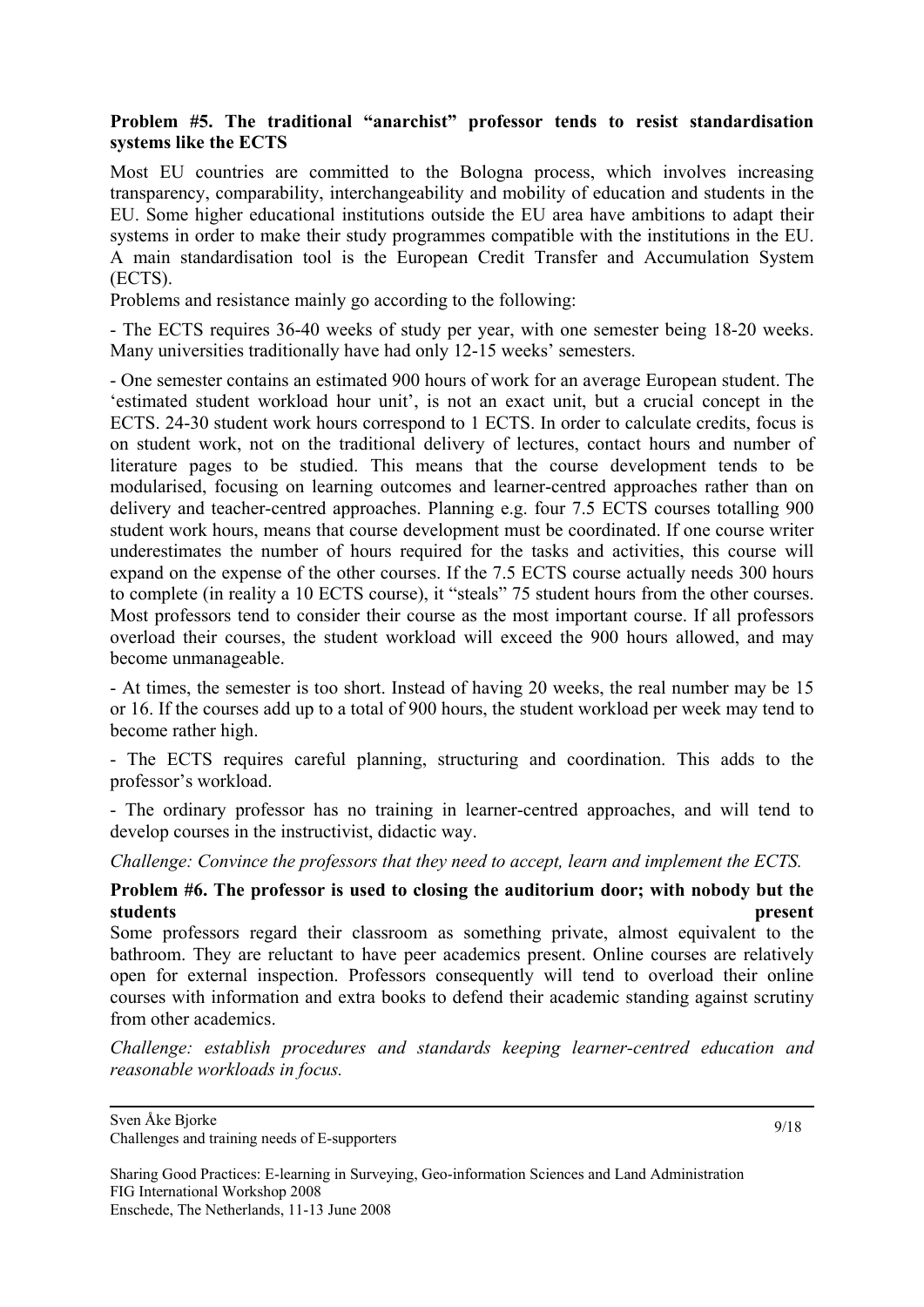## **Problem #7. Some professors think they practice e-learning by putting lecture notes and ppt-presentations on the electronic message board**

"The mere transfer of existing text to the screen or basic competence in web-page creation are insufficient and can all too easily result in nothing more nor better than electronic pageturning exercises" (Gunn and Panko, 1998, p.216). "Professors are fired up by the idea that all the world can access their ideas, their research, their wisdom through the World Wide Web - a passion to widen access to their teaching. This is not always accompanied by a similar passion to improve the quality of their teaching" (Bates, 1996, p.6). Many professors tend to forget that a PowerPoint presentation is a tool to support the spoken word, not a lecture in itself. Poor PowerPoint presentations, with lots of words on every slide, are bad enough in a face-toface auditorium lecture, but there the professor can at least support the slides with a good verbal performance. PowerPoint presentations put online by a professor without special training and skills are as a rule not worth reading. A lecture put up on the screen is just an attempt at transmission of information. Without appropriate learning activity associated with the lecture, learning is not very likely to take place.

*Challenge: in addition to technical skills, professors need pedagogical skills to function as ecourse developers and contributors in the virtual classroom.* 

## **Problem #8. Pacing a course by giving time-frames for activities and cut-off dates for hand-ins are often contrary to on-campus traditions as well as traditional distance education**

In collaborative studies, learning activities must to some extent be synchronised. The participants do not have to be present during the same hours, not even the same day. But they must participate frequently during the activity's time-frame to be recognized as participants in the community of practice. Most professors are used to plan progression by their own lectures, not by their students' activities. To the traditional distance education institution, pacing a group progress is contrary to the philosophy of the studying anytime, anywhere and at the student's own pace.

*Challenge: Calculating the correct time needed for the different learning activities; balancing amount of content with the time needed for group discussions and the 'ECTS hours' available in the module.* 

## **3.3 Senior managers**

## **Problem #1. Universities have been run roughly the same way the last thousand years. Change does not come easily**

Educational institutions need to adapt to changes, "in particular through developing the capacities of their staff, (focusing) on the development of skills around the use of the internet and how this process is in itself a means of developing a learning organisation" (Forster and Hewson, 1998, p.221). In addition to technical knowledge, senior management need to understand the basics of ODL, in particular that staff needs training to master technology as well as to practice pedagogy.

Management should not take pedagogical skills for granted. Too often, "teaching competence is something which is assumed, a private matter in which the individual academic relates to a large or a small group of students, without any peer judgement of the efficacy or otherwise of

Sharing Good Practices: E-learning in Surveying, Geo-information Sciences and Land Administration FIG International Workshop 2008 Enschede, The Netherlands, 11-13 June 2008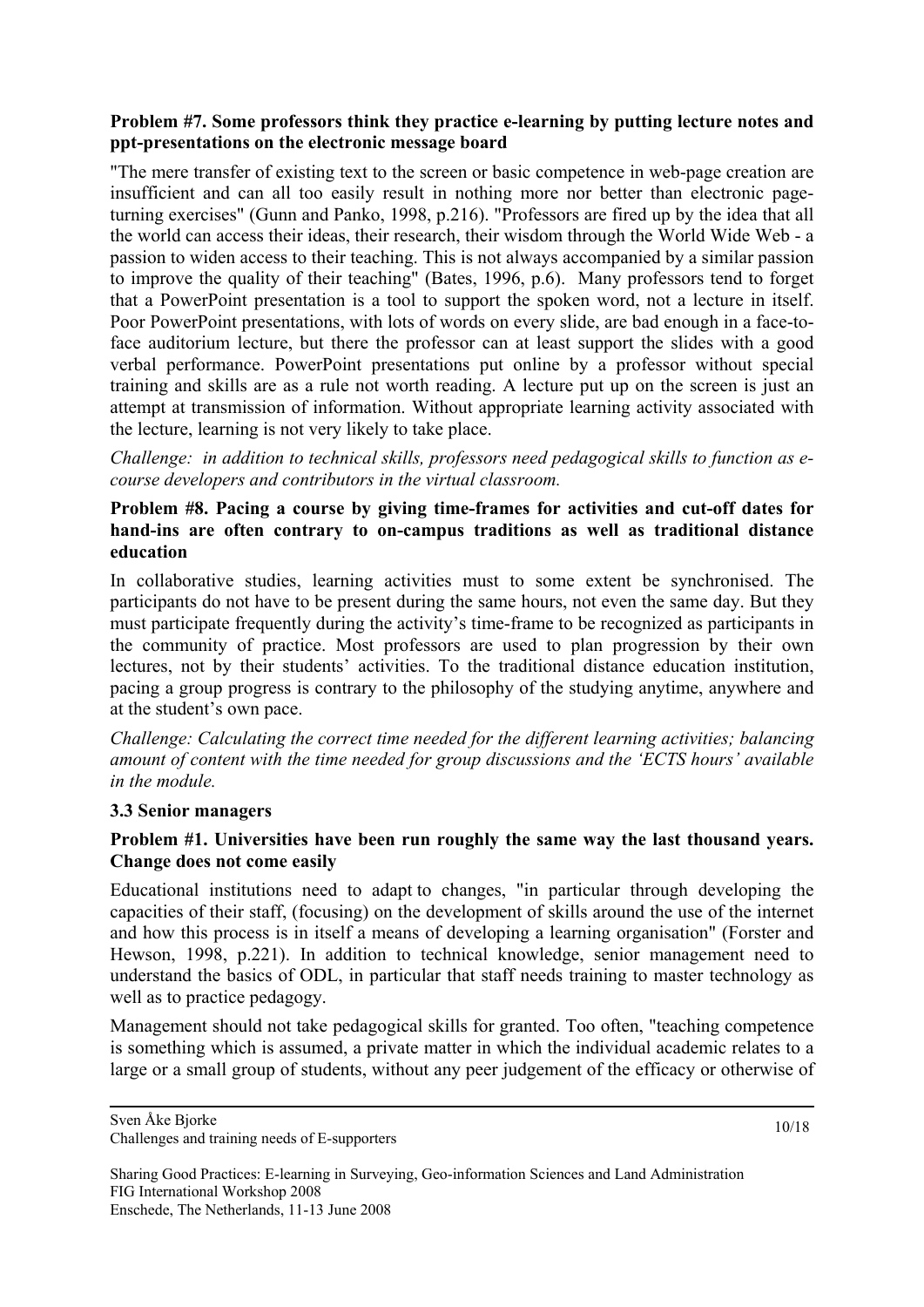the interaction" (Stewart, 1998, p.148). Most academics have endured lectures held by professors with little or no pedagogical insight.

*Challenge: Encourage senior management to adopt new technologies and ideas, and give appropriate support to staff in doing the same.* 

#### **Problem #2. Some senior managers have little or no experience in international, multilateral cooperation**

When the university aims at cooperating with other universities, especially with universities on other continents, the formalities and practicalities can be quite daunting. International cooperation is one of the UNU-GVU trademarks, and this will necessarily bring new concerns to management. The UNU-GVU experience so far corresponds to: "where innovation involved collaboration, the workload and difficulties of working with partners, especially overseas, were underestimated. Problems stemmed from lack of clear agreements or contracts and weak definition of roles, responsibilities and time-schedules" (Robinson, 2001, p.18). The UNU-GVU has developed a charter that all participating partners have to sign. Additional guidelines, standards and a quality enhancement system for multilateral course development and course implementation have been developed. However, making this an ongoing process that takes the documents through iterative steps of actual implementation, can be quite tricky.

*Challenge: Develop efficient forms of communication and rapport between senior management in the cooperating institutions, avoid prestige issues, and develop good standard cooperation agreements and common, standardised guidelines for course development and implementation. All these factors are crucial in order to achieve the mutual recognition of competence needed in a network of collaborating educational institutions.* 

#### **Problem #3. Senior managers tend to see distance education as a cheap solution, and fail to give teachers extra resources**

It is unfortunate when innovative professors starting up online classes are instructed by their dean to take on another on-campus class, since "the other students are online, managing themselves". According to Robinson (1998, p.35) the administration needs to protect participants from job demands, show an interest in the training and ensure adequate facilities. Senior managers thus have "a critical role in aligning staff development with strategic goals" (Robinson, 1998, p.34).

*Challenge: demonstrate that learner-centred, collaborative learning needs quite intensive personal guidance and extra resources, and that student support is decisive for a good learning environment.* 

## **Problem # 4. Senior management prefers spending resources on other fields than staff development**

Gordon Stanley, chair of Australian Higher education observes that "there is a paradox in that universities, established to transform the mind and preserve and extend knowledge, do not always apply intellectual rigour to their own processes of institutional development" (Latchem and Moran, 1998, p.66). Staff development should be at the core to develop management and improve teaching and curriculum design, he argues. Completion rates in ODL have been lower than for traditional on-campus institutions. Responses have been more funds to "staff development, more and better support services, and regional networks" (Ross, 1998, p.18).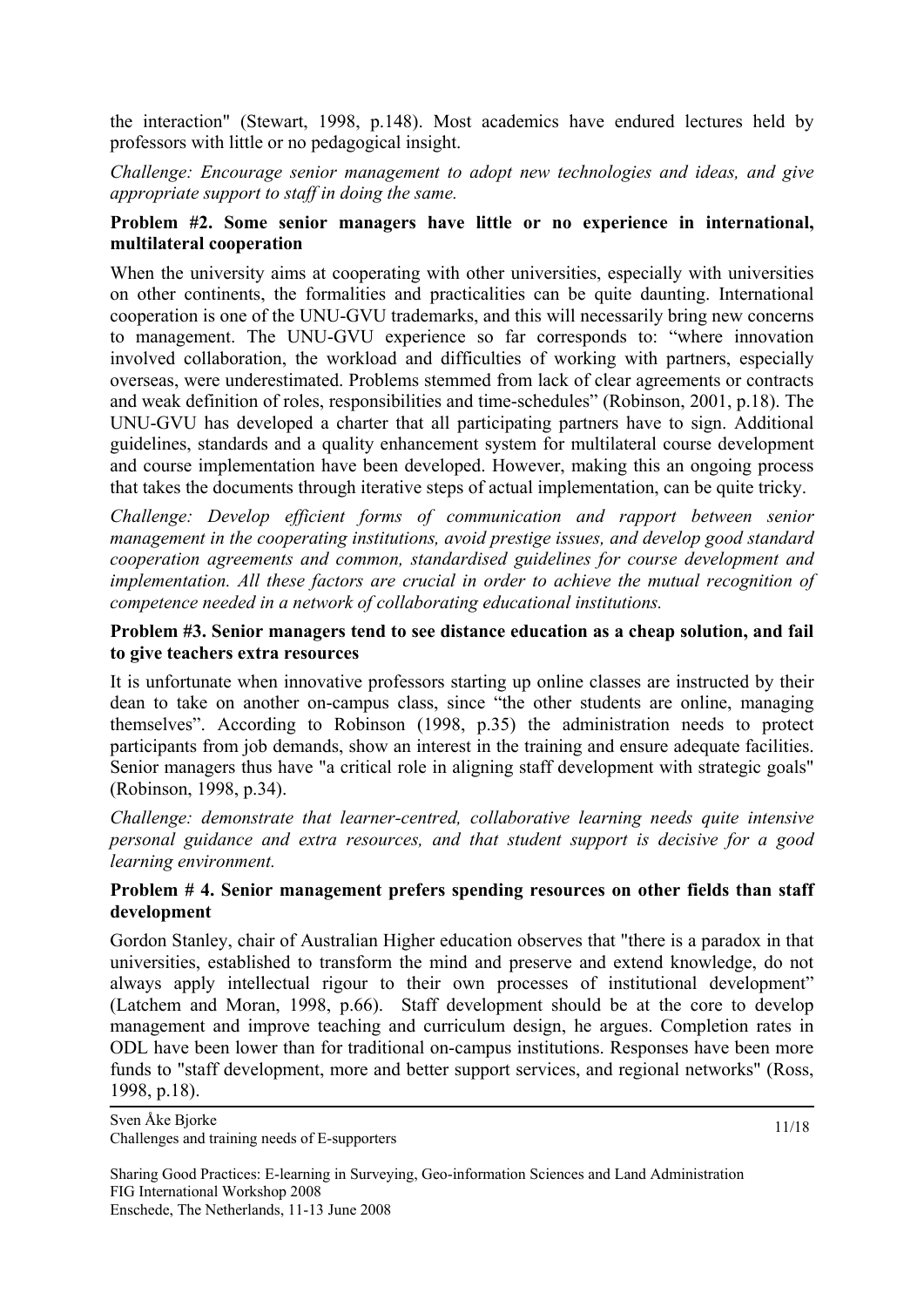*Challenge: Convince senior management that their institution should become a learning one, and allocation of appropriate financial resources is necessary.* 

# **3.4 The LMS technologists**

# **Problem: The medium is not the message**

The technologists developing and maintaining the user interface of the Learning Management System (LMS), may have excellent knowledge and skills related to Information and Communication Technology (ICT). However, people developing learning technologies should also have some insight in pedagogical needs. McLuhan stated (1967) that "the medium is the message", and this might be true when entertaining people. However, when education, learning, deeper understanding, concrete learning outcomes and collaborative negotiation of meaning are the objectives, the medium only is insufficient. The technology should become "black-boxed" and transparent; an important tool that functions well without participants using much time on technology itself.

*Challenge: pedagogy must take the lead, while technology responds to the pedagogical needs. The LMS technologists therefore need basic pedagogical training.* 

## **3.5 The authorities**

## **Problem: State institutions are conservative, and will resist change**

Higher officials in ministries have traditional university education. Very few if any have personal experience of modern online education. Some have notions of online education as old-fashioned correspondence courses by e-mail, others perceive e-learning as giving access to lecture notes or interactive, self-instructional, game-like courses. Some will indignantly refuse to believe that online and distance education can be of the same quality or even better than traditional on-campus full-time education. The authorities may concede that online education will be an important component in future education. They therefore willingly support projects and experiments, but may hesitate in establishing programs that are more permanent. Some may perceive internationalisation of education as a threat to national control. Many ministries run prestigious scholarship funds bringing students from developing countries to Europe for studies. E-education may be detrimental to the prestige of such funds and thereby jeopardise a good source of income to many educational institutions.

*Challenge: Communicate well enough to convince authorities that online education is worthy of support further than a time-limited experimental project.* 

## **4. TRAINING NEEDS**

The training needs are those listed as "challenges" in section 3 of this paper. Of major importance are "learner-centred instruction; interaction; social presence; and collaborative learning" (Gunawardena and Zittle, 1998, p.106).

Sven Åke Bjorke The tutors will need a basic course in online tutoring, and support from an experienced lead tutor functioning as a mentor. The professors usually need training in ICT, the use of an LMS, in pedagogy and e-course development. The management often needs basic training in online

Challenges and training needs of E-supporters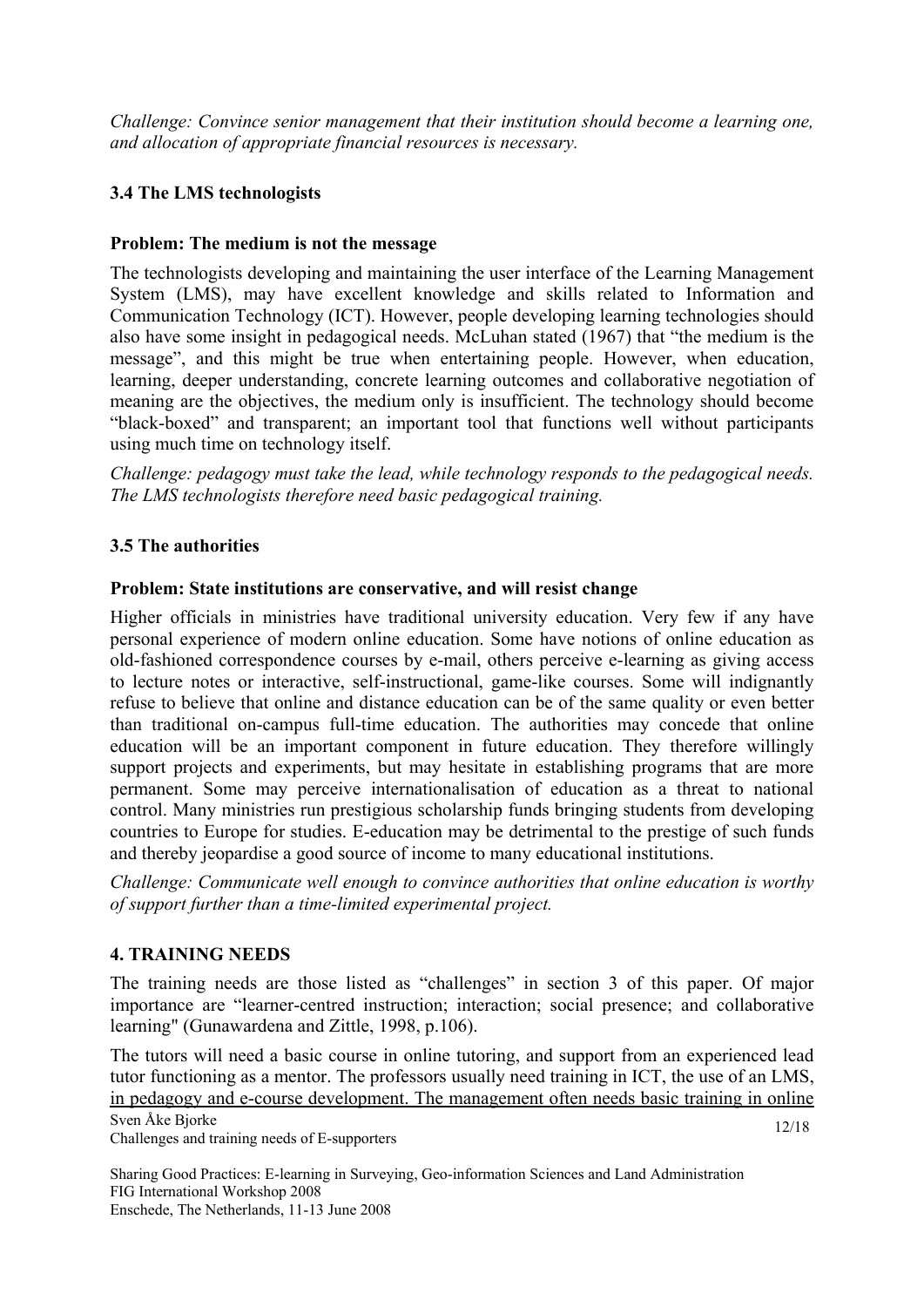pedagogy, e-course development according to standards and guidelines, internationalisation of education, mutual recognition of competence, quality assurance and making appropriate multilateral agreements with cooperating partners.

The UNU-GVU systems for course structures, course description, quality enhancement and audit system ensure that the quality criteria according to the ECTS are met while also adapting the course to an online or blended environment. The UNU-GVU system does not interfere with content, but gives the course development a structuring procedure to follow.

Several training needs can be met at a basic level by the "E-teaching" courses offered by the UNU-GVU in collaboration with the Stord-Haugesund University College and the University of Agder in Norway. The study guide provides the participants with detailed goals, tasks, activities, pacing in the form of timeframes and cut-off dates, and a library of online learning resources with videotaped lectures, articles and website collections giving participants some degree of autonomy and self-determination. Tutors are guiding and facilitating. However, the most important learning resource is the participants themselves.

The target group is educators in general, lecturers, professors, developers of learning environments, subject professionals, to whom e-learning is new.



*The GVU study programme and course structure* 

## **Pedagogical planning of learning as activities**

The philosophy is that learning takes place when the learner is active. When the task is to learn e.g. about "the environmental issue of invasive species", it is considered insufficient just to read about the subject in a book or two. The student must of course read, search for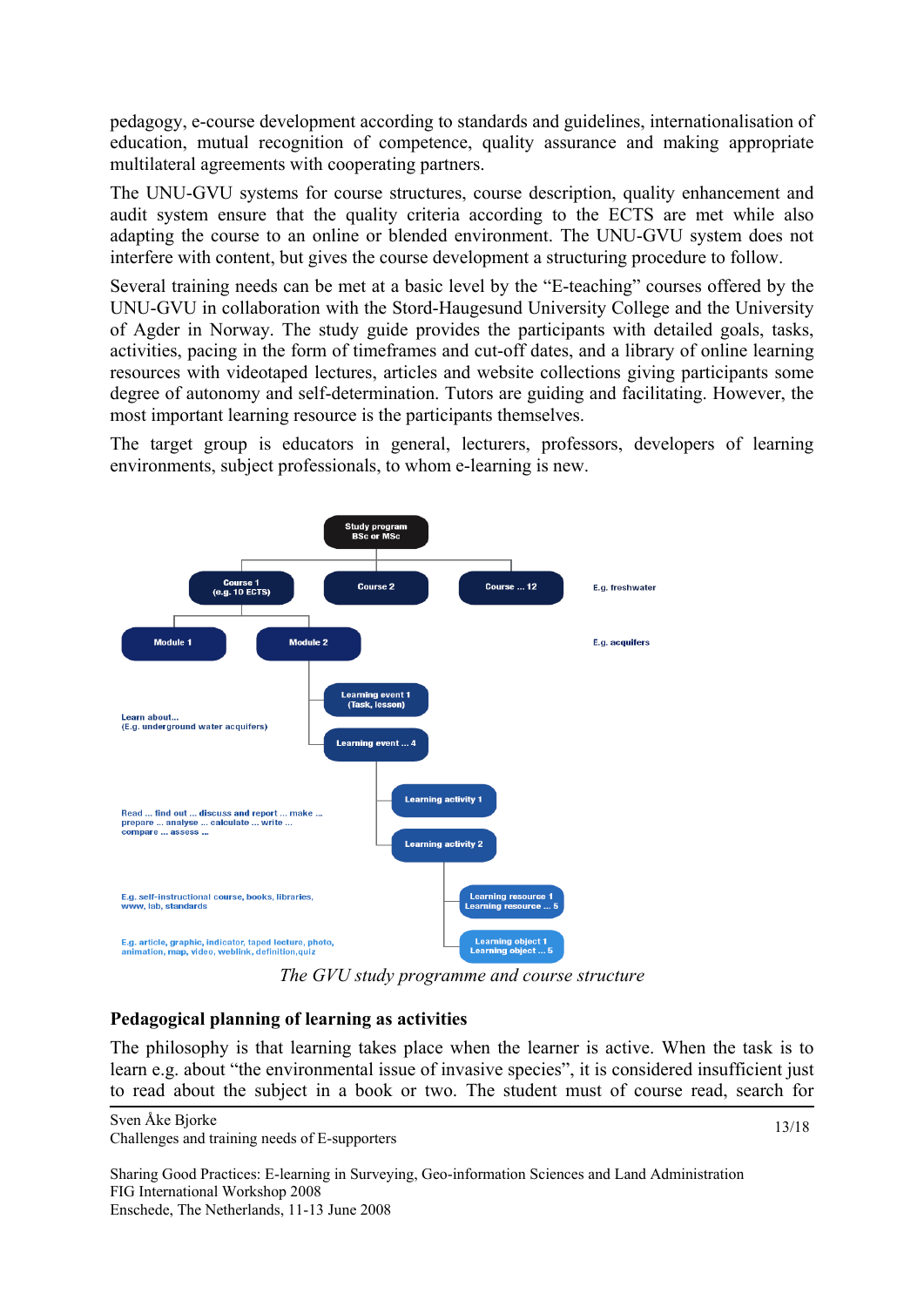alternative information and try to formulate own opinions. In addition, the student should confront his or her understanding with that of peers in online discussions. The student will thereby read several ways of presenting the issue, and quickly find that there is no "facit", but that it is necessary critically to build a broader, more multi-faceted understanding in collaboration with others. In this way, much of the information gathering, arguing, thinking and reasoning take place in online discussion fora, where the student must apply the information found in ongoing discussions. This means information is used and thereby learned, according to the lowest and broadest step on the learning pyramid.

The online discussions are intended to rationalise production of concrete results, and thus connected to and act as a basis for the writing of articles and hand-ins, whether this is done by the group or individually. Students who participate actively in the discussions find that their understanding of the issue, their ability to form critical standpoints and their ability to express opinions instead of just repeating a source will be considerably strengthened.



# **5. CONCLUSION**

New communication technologies can be used to transform staff development, making good learning environments and creating communities of practice in dual-mode or purely online modes. Universities should be good places to learn; face-to-face, online or in combinations, and in addition develop the institutions into good learning organisations.

Internationalised online education is a specialised field of expertise, and building competence is necessary in the fields of ICT, e-pedagogy, frameworks for international quality assurance, credit accumulation and transfer, cross-cultural communication and understanding.

A full time study programme is ambitious in itself. Asking the students to study mainly online, taking an MSc degree over two years, is challenging. Considering that online studies can be tough enough in Europe, they will be even tougher in Africa south of Sahara. With frequent electricity breakdowns and poor Internet connections, the margins are narrow. Asking small groups of students associated to the local universities to meet frequently, may be a remedy to some extent. However, there must be no doubt that the tutors' role is decisive. To support and motivate the tutors and students, occasional face-to-face sessions can be good vitamin injections. The tutors and professors may also meet physically at least once per semester. Providing tutors as well as course-writing professors and others involved in the

Sven Åke Bjorke Challenges and training needs of E-supporters

14/18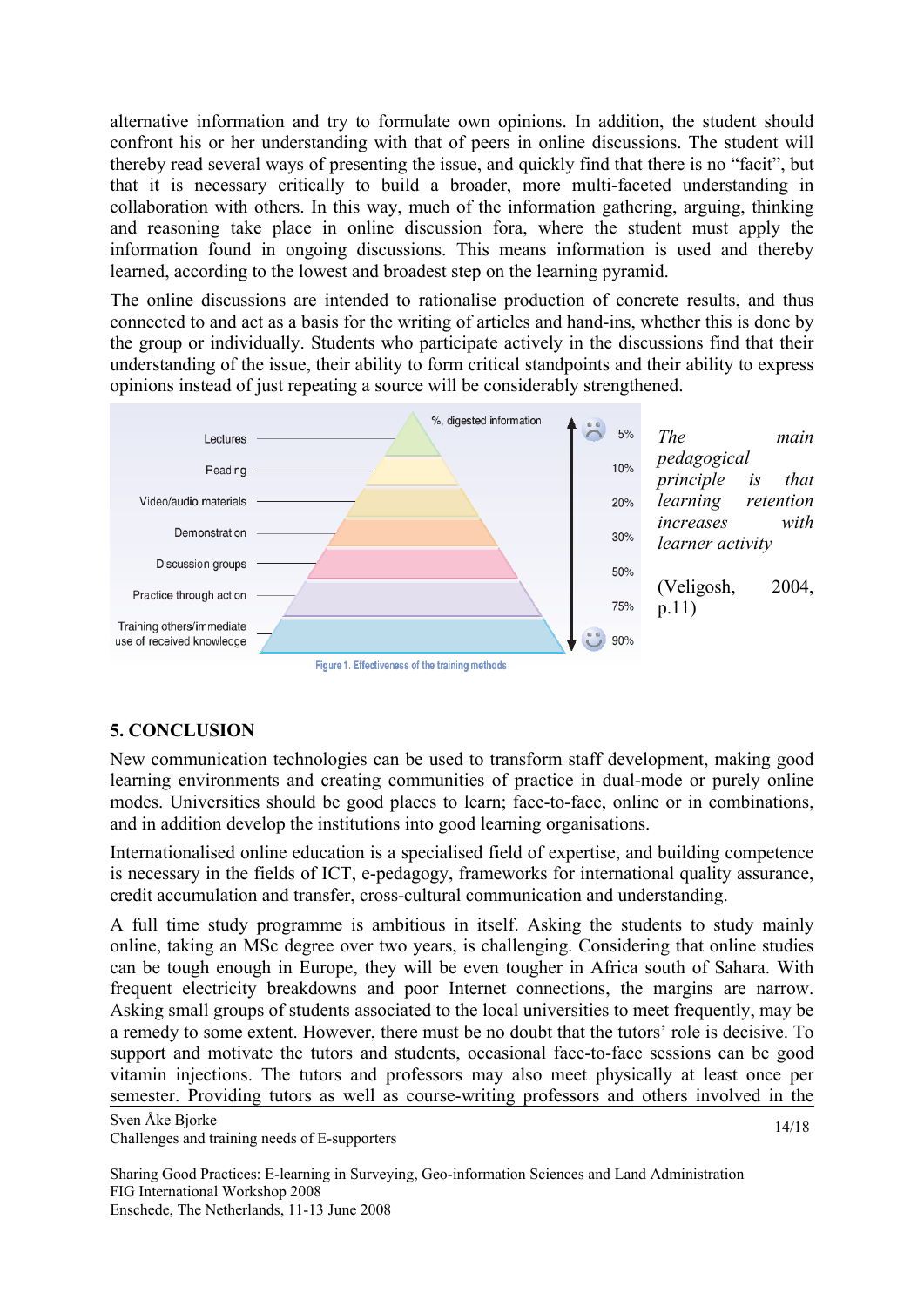online studies with the necessary training and support must always be a main task for the administration of such initiatives. Above all, sufficient time for the task is necessary.

Globalisation processes without doubt challenge the education systems in all countries, not only in Africa:

"European school systems must learn to be more flexible and effective in improving learning outcomes."…" if Europe wants to retain its competitive edge at the top of the global value-added chain, the education system must be made more flexible, more effective and more easily accessible to a wider range of people" (Schleicher 2006).

Internationalised online education and collaboration in networks can be important driving forces for developing modern and flexible education adapted for lifelong learning. A well functioning network of equal partners facilitates development of high-quality courses and study programmes ensuring currency, relevance and a broad curriculum catalogue.

There are high expectations to the educational systems everywhere. In order to encourage and enable educational institutions to build knowledge-rich, good learning environments and take responsibility for the learning outcomes, readily accessible and extensive support systems are necessary.

#### **References**

AALTO, P. and JALAVA, M. (1995) 'Implementing experiences from small-scale courses to large education systems, in Lockwood, F. (ed.):*Open and distance learning today*, Routledge, London.

ABDULLAH, S. (1998) Helping faculty to make the paradigm shift from on-campus teaching to distance education at the Institute Teknologi Mara, Malaysia, in Latchem, C. and Lockwood, F. (Eds.) *Staff development in open and flexible learning,* London, Routledge.

BARNETT, R. and HALLAM, S. (1999) Teaching for supercomplexity: A pedagogy for higher education, in Mortimore, P. (ed.): *Understanding pedagogy and its impact on learning*, London, Paul Chapman Publishing.

BATES, A.W. (1996) The impact of technological change on open and distance learning, keynote presentation, *Open learning: your future Depends on it*, Queensland Open Learning Network Conference, Brisbane, Australia.

CONRAD, R. and DONALDSON, J. A. (2004) *Engaging the online learner. Activities and resources for creative instruction,* Jossey-Bass guides to online teaching and learning, volume 1, San Francisco, Wiley.

E-LEARNER # 10 (2007) Low dropout and above average grades in first online MSc Development Management study programme, <http://www.gvu.unu.edu/news.cfm> Accessed 20.02.08

FORSTER, A. and HEWSON, L. (1998) Universities learning. The lure of the Net, in Latchem, C. and Lockwood, F. (eds.) *Staff development in open and flexible learning,* London, Routledge.

*About GVU*, 2003-2005, <http://www.gvu.unu.edu/about.cfm> Accessed 19.03.07

GUNAWARDENA, C. N. and ZITTLE, R. H. (1998) Faculty development programmes in distance education in American higher education, in Latchem, C. and Lockwood, F. (eds.) *Staff development in open and flexible learning,* London, Routledge.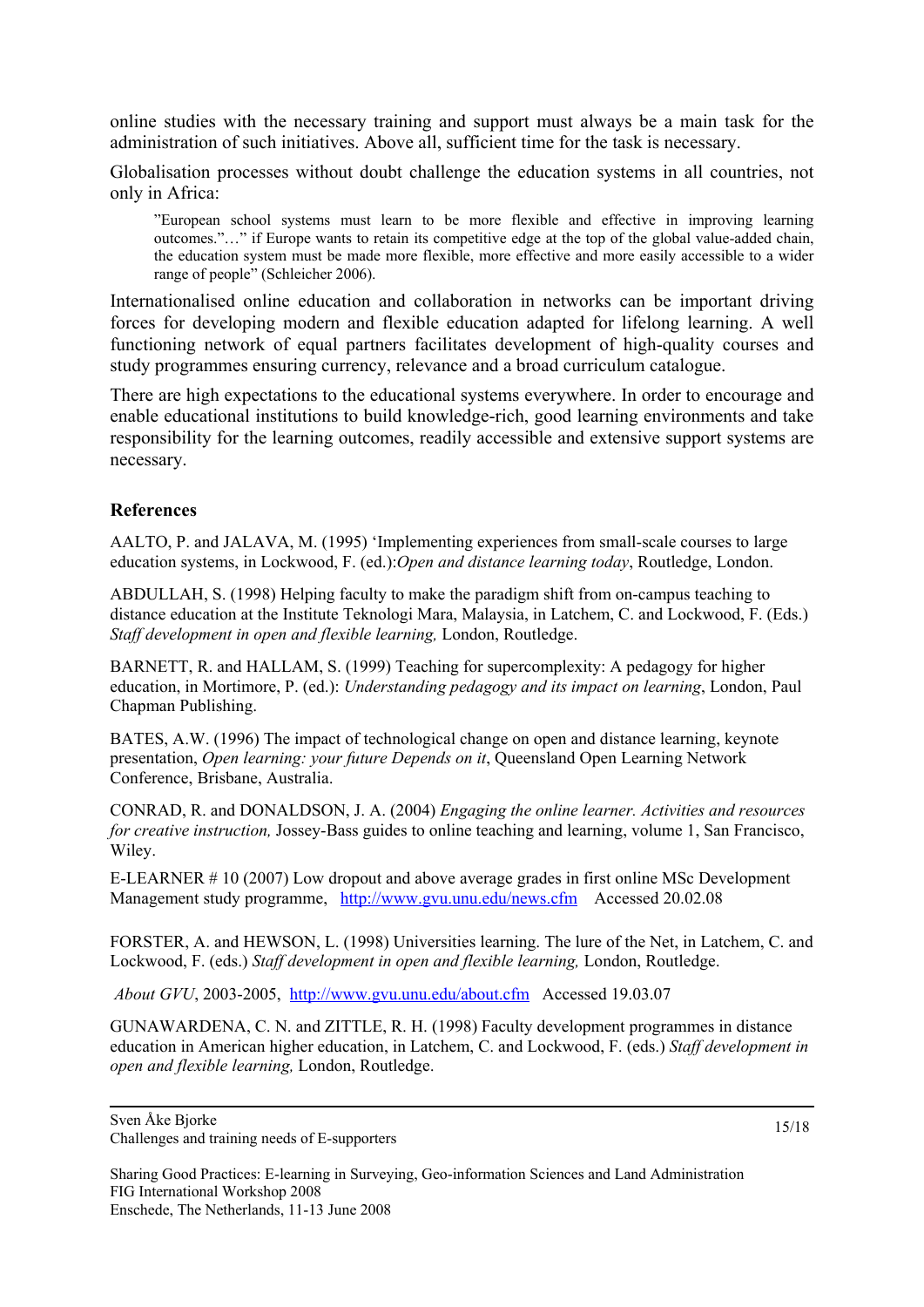GUNN, C. and PANKO, M. (1998) Staff development within a flexible and open learning course, in Latchem, C. and Lockwood, F. (eds.) *Staff development in open and flexible learning,* London, Routledge.

KEMBER, D. (1998) Staff development from an action research perspective, in Latchem, C. and Lockwood, F. (eds.) *Staff development in open and flexible learning,* London, Routledge.

KEARSLEY, G. (1996) The nature and value of interaction in distance learning, in Beaudoin, M. F. (Ed), *Distance Education Symposion 3: Instruction,* ACSDE Research Monograph, No 12, University Park, PA, Pennsylvania State University.

KEARSLEY, G. (2000) *Online education: Learning and teaching in cyberspace*, Belmont, CA, Wadsworth/Thomson Learning

KOUL, B. N. (1998) Proactive staff development. The Indira Gandhi National Open University experience, in Latchem, C. and Lockwood, F. (eds.) *Staff development in open and flexible learning,* London, Routledge.

LATCHEM, C. and LOCKWOOD, F. (1998) *Staff Development in Open and Flexible Learning*, London, Routledge.

LATCHEM, C. and MORAN, L. (1998) Staff development issues in dual-mode institutions, in Latchem, C. and Lockwood, F. (eds.) *Staff development in open and flexible learning,* London, Routledge.

LAVE, J. and WENGER, E. (1991) *Situated Learning: Legitimate peripheral participation*, Cambridge University Press, Cambridge.

LEWIS, R. (1995) 'Support for the in-company learner', in Lockwood, F. (ed.) *Open and distance learning today*, London, Routledge

LEWIS, R. (1998) Staff development in conventional institutions moving towards open learning, in Latchem, C. and Lockwood, F. (eds.) *Staff development in open and flexible learning,* London, Routledge.

MAR, H. and MAK, D. (1998) Staff development in open learning at the Hong Kong Polytechnic University, in Latchem, C. and Lockwood, F. (eds.) *Staff development in open and flexible learning,* London, Routledge.

MCCONNEL, D. (2000) *Implementing Computer Supported Cooperative Learning*, London, Kogan

MCLUHAN, H.M. (1967) *The medium is the Message: An inventory of Effects*, New York, Random House.

RANDELL, C. and BITZER, E. (1998) Staff development in support of effective learning in South African distance education, in Latchem, C. and Lockwood, F. (eds.) *Staff development in open and flexible learning,* London, Routledge.

REEVES, T. (2003) *Evaluating what really matters in computer-based education*, University of Georgia, <http://www.educationau.edu.au/jahia/Jahia/pid/179> accessed 10.02.08

ROBINSON, B. (1998) A strategic perspective on staff development of open and distance learning, in Latchem, C. and Lockwood, F. (eds.) *Staff development in open and flexible learning,* London, Routledge.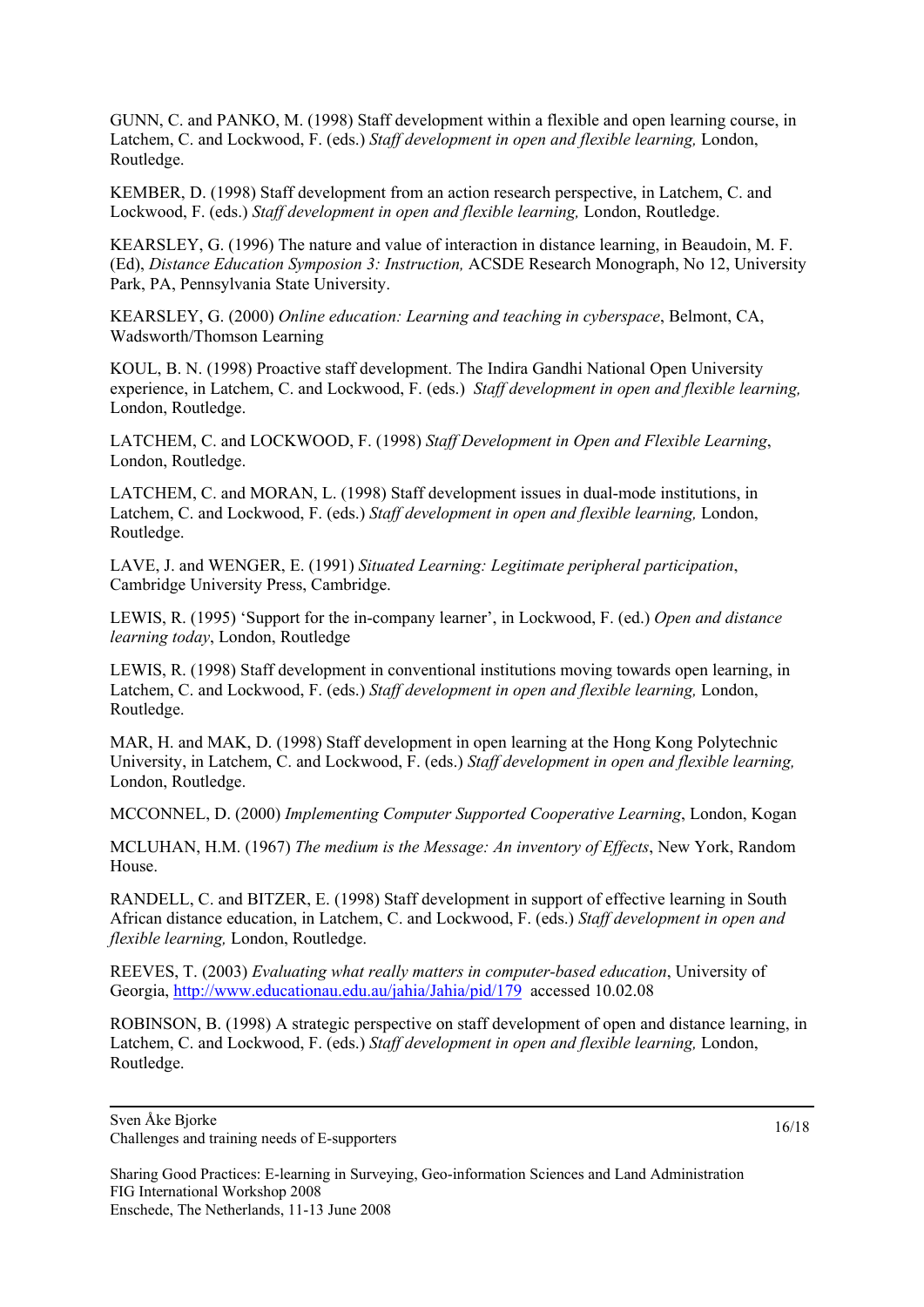ROBINSON, B. (2001) 'Innovation in open and distance learning: some lessons from experience and research', in Lockwood, F. and Gooley, A. (eds.) *Innovation in Open and Distance Learning. Successful Development of Online and Web-based Learning*, London, Kogan.

ROSS, P. (1998) Informing government and institutional leaders about the potentials and pitfalls of open learning, in Latchem, C. and Lockwood, F. (eds.) *Staff development in open and flexible learning,* London, Routledge.

SALMON, G. (2002) *E-tivities. The key to online learning*, London, RoutledgeFalmer

SCHLEICHER, A. (2006) *The economics of knowledge: Why education is key for Europe's success.* The Lisbon Council policy brief, <http://www.naider.com/ateneo/articuloVentana.asp?id=220> Accessed 10.02.08

SIMPSON, O. (2002) *Supporting Students in Online, Open and Distance Learning*, London, Kogan

SUARES-VILLA, L. (2004) *The role of networks,*  <http://www.technocapitalism.com/applet/networks.htm> accessed 10.02.08

THORPE, M. (1995) 'The challenge facing course design', in Lockwood, F. (ed.) *Open and distance learning today*, London, Routledge

UKeU (2002) *Principles and practice in electronic courseware design*, UK eUniversities Wolrdwide Limited, London, UK,<http://whitepapers.silicon.com/0,39024759,60132472p-39000573q,00.htm>, Accessed 10.02.08

VELIGOSH, E. (2004) *Developing and delivering training on the Aarhus convention for civil society*, European Commission

[http://www.rec.org/REC/Programs/PublicParticipation/PublicAwareness/pdf/TMs\\_Eng\\_CS.pdf](http://www.rec.org/REC/Programs/PublicParticipation/PublicAwareness/pdf/TMs_Eng_CS.pdf) Accessed 14 February 2008

WORLD BANK (2002) *Constructing Knowledge Societies: New Challenges for Tertiary Education.* A World Bank Report,

http://www1.worldbank.org/education/pdf/Tertiary%20Education%20Paper%204-10.pdf, Accessed 10.02.08

ZIMMER, B. (1995) The empathy templates. A way to support collaborative learning, in Lockwood, F. (ed.) *Open and distance learning today*, London, Routledge

# **Biographical notes**

Sven Åke Bjørke works as an e-convenor and e-course developer at the United Nations University's Global Virtual University, and as assistant professor at Centre for Development Studies, University of Agder. He has been information manager at UNEP-GRID-Arendal since 1994. He is educated as a lawyer, jurist-linguist and science teacher. He has a MA degree in online and distance education from the Open University, UK. He has spent several years working in developing countries, and has previously published articles related to globalisation of education and competence and capacity building as tools for achieving sustainable development. Bjorke was awarded the Norwegian TISIP award 2008 for outstanding innovation in online pedagogy.